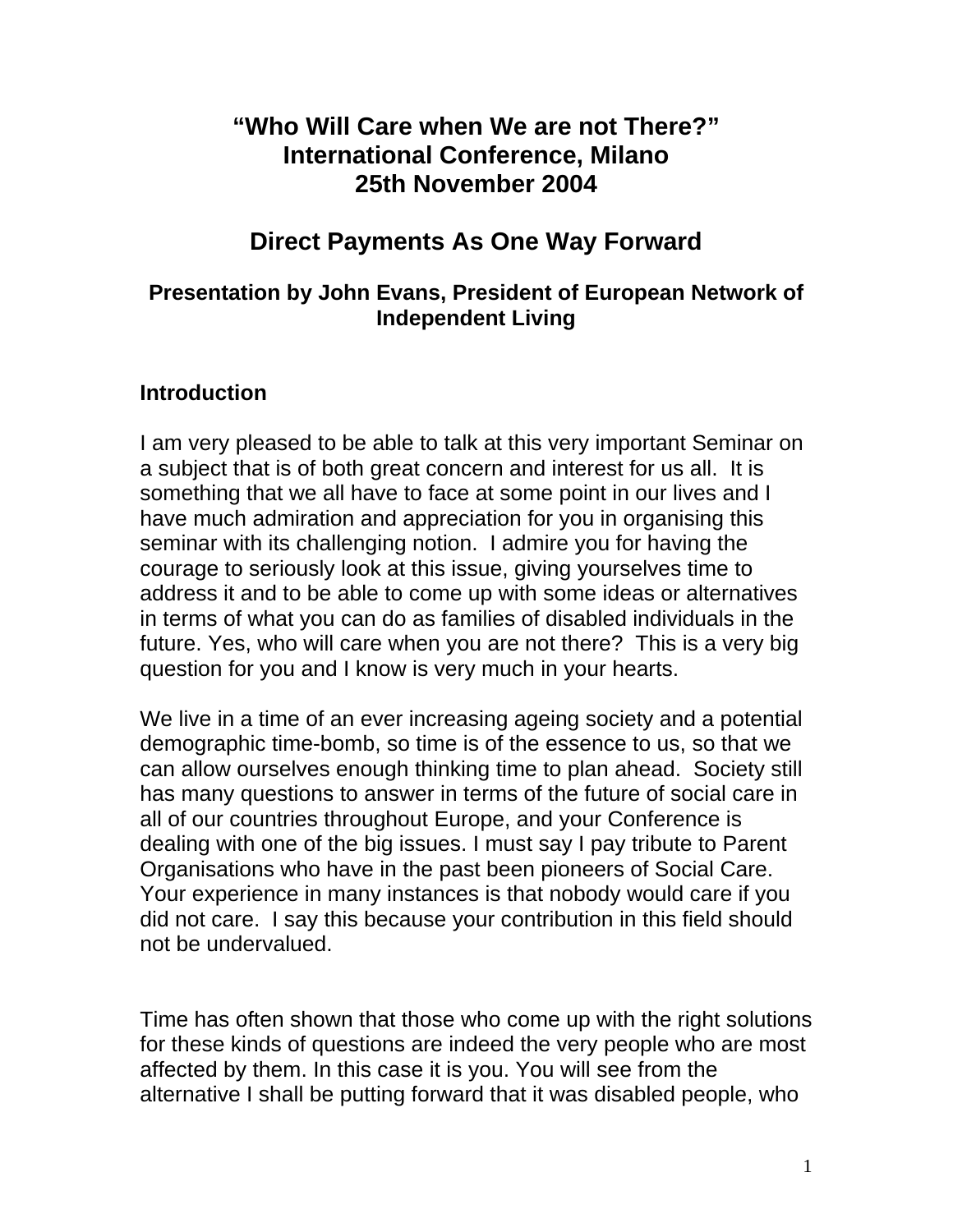originally came up with the idea of Independent Living as a solution so that they could move out of institutions and live in the Community to realise their dreams. I hope your dreams become realised and this Conference is a step in that right direction.

# **An Alternative Solution**

In my presentation I would like to put forward one possibility as an alternative to the family providing the care and support for disabled relatives. This alternative is indeed Independent Living and the way it can be achieved is through something called Direct Payments, which is one of the new personal budget schemes that enables disabled people to pay for their social care. This development has emerged in a number of different countries over the last 15 – 20 years. I know this way forward may seem difficult for some of you, but it has proved to be the answer for many disabled people and their families since it was introduced. It certainly changed my life and many other disabled friends and colleagues. For many families, it has helped to relieve them from some of the pressures of the caring role. However it does mean that the approach will be different, and for some this could be painful, relinquishing some of the responsibility of the caring role.

I know that sometimes there can be a difference from the way that a family can perceive the needs of the disabled member as opposed to that experienced by the disabled person themselves. This is the nature of the social interaction of the family relationship. However, I think the main point of both is the same, which is the health and wellbeing of the disabled person, particularly in terms of how their needs are met, either by the support of the family or the services provided by the local Government or through some other means.

## **Role of the family**

In this discussion we need to be clear that the role of the family in supporting disabled people in their everyday needs is not always consistent and definite. In other words there are many variations of how support is provided by families. We must also recognize that within Europe this role of the family can vary a lot from country to country, and from the North to the South of Europe. I know in Southern European Countries the role of the family in supporting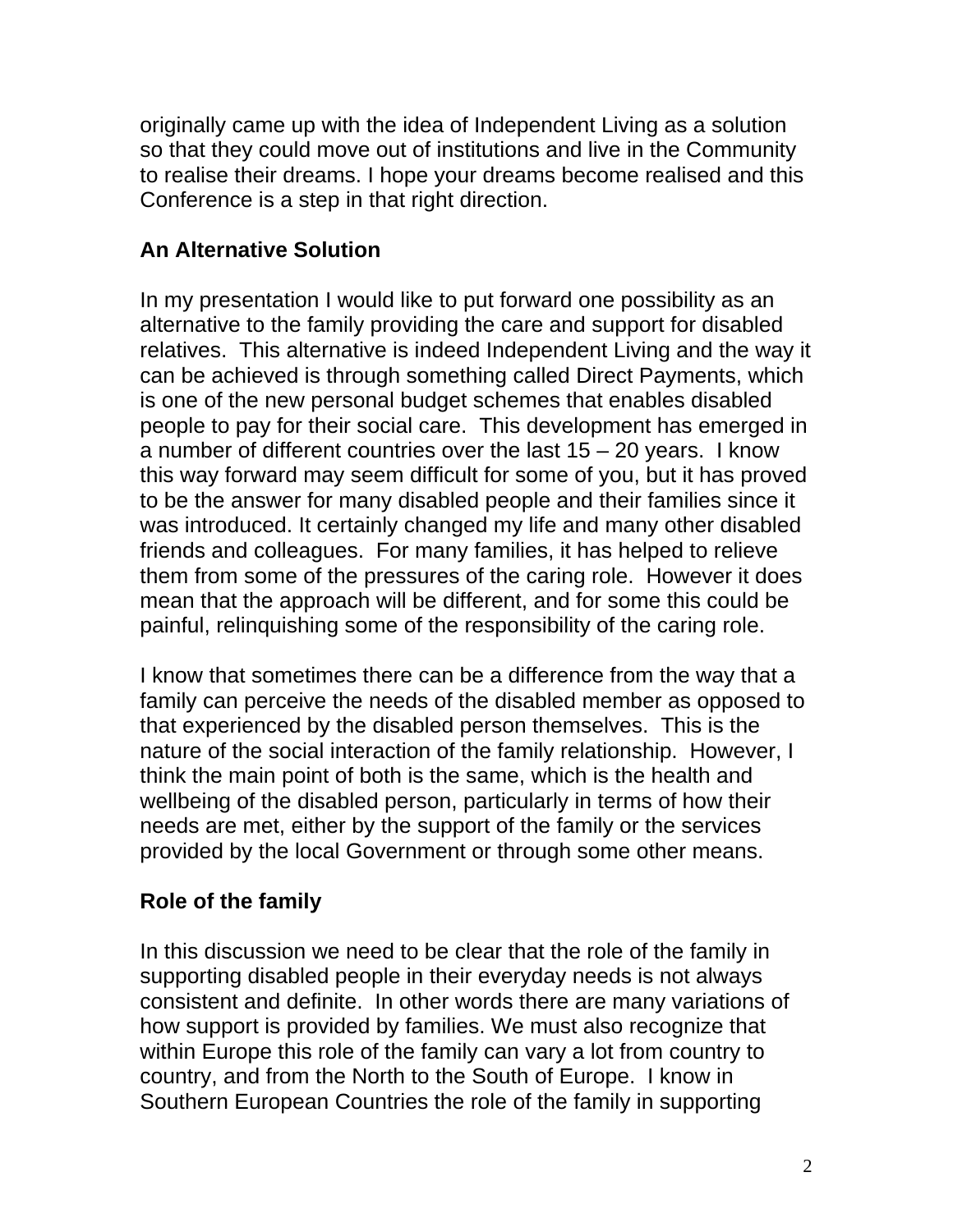disabled relatives is much stronger and is more culturally the accepted norm.

Whilst the family can on the one hand provide a life saving role and be the pivotal centre in a disabled persons life, on the other hand family relatives can also be a huge barrier to the disabled person. The whole caring role is subject to a variety of different emotions and forces. In many respects there can be exceptional stress and pressure. This is not always healthy for the family, and we need to bear this in mind looking at this situation.

### **Direct Payments Can Support the Disabled Person and the Family**

I believe that the provision of Direct Payments, which is the money a disabled person receives from the state to pay for all the personal assistance the person needs, can help support the family situation very positively. If an individual receives this funding for support it can help relieve the family from some of those stressful pressures that can often have a negative effect on the interpersonal relationships.

Receiving a Direct Payment can also help disabled individuals within the family in gaining their independence which could assist their personal development. Sometimes individuals can be inhibited and restricted within their families and many times overprotected. It is important that disabled individuals do not become institutionalized within their own families and limited in the scope of opportunities available to them.

I know that there is not a clear cut answer to the family providing support for their disabled relatives, but the autonomy and self expression of the individual must be taken into account. This can be healthier psychologically and emotionally for all.

There is also a great difference regarding different impairments, and sometimes people might have extensive disabilities with complex dependency needs, as well as learning disabilities and mental health difficulties. Even amongst this group I believe that the provision of direct payments and personal assistance can improve the situation both for these individuals and their families.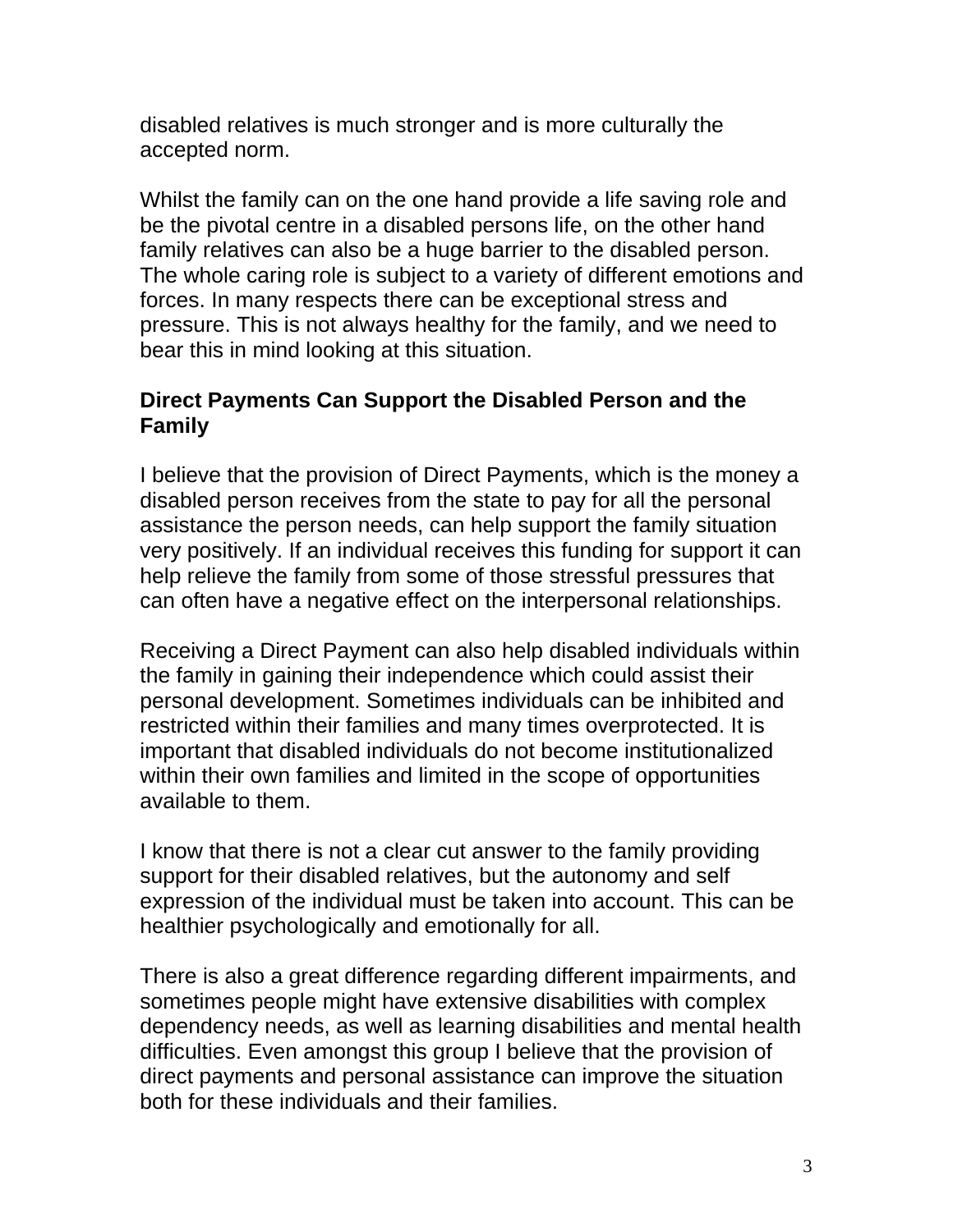Let me quote the Minister in the UK Government on this subject, who has responsibility for Social Care and Direct Payments, Mr. Stephen Ladyman:

*"You cannot restrict your ability to make decisions based on an individual's circumstances by having blanket policies, for example excluding people who have complex and intensive support needs, whose care costs are above a certain threshold, and you certainly cannot exclude direct payments from particular groups. If someone is not receiving a direct payment that must have been a positive choice they have made."* 

I feel strongly that we should not be stereotyped in seeing the role of the family in black or white terms but must be open for innovation and flexibility in order to bring about the best of this relationship. The more we can avoid compulsion and force the better. In the end each individual is different and so is the family, so one has to make the best of the situation in order to get the most out of it.

#### **What are Direct Payments?**

Direct Payments are the way that disabled people have been able to achieve Independent Living.

Direct Payments is the money, which the disabled person receives from their Local Government or the State so that they can buy in the appropriate assistance and support, which they need.

This means employing their own personal assistants who will provide them with the necessary support they require on a day to day basis, as opposed to getting direct services from their Local Government services in which they will have very little control or choice over.

Direct Payments is a means to an end, and the end should ultimately lead to Independent Living.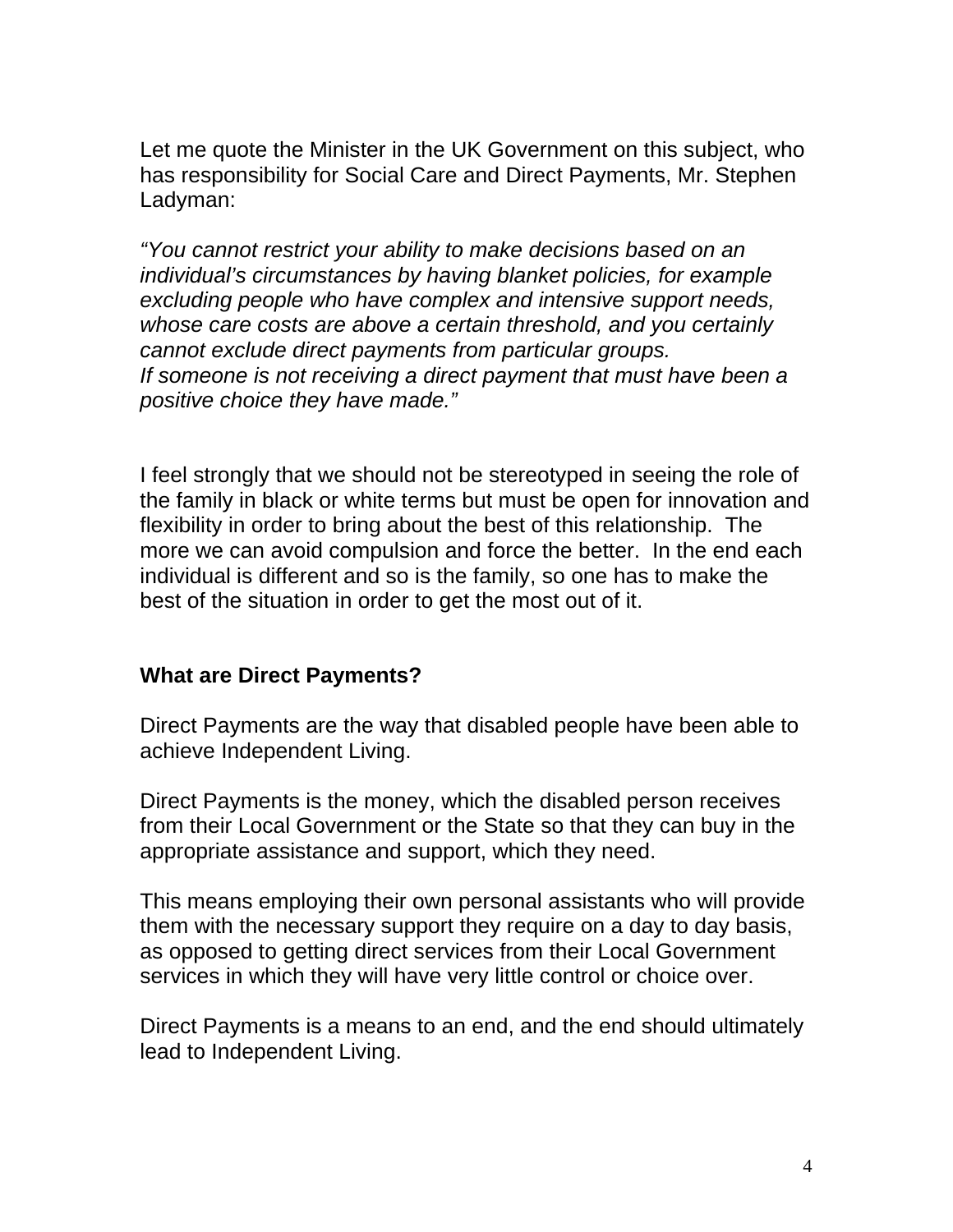#### **What is Personal Assistance?**

Personal Assistance is all the necessary and required support and assistance a disabled person needs in order to live independently and equally in the community. It is self directed, organised and managed by the disabled person who chooses to employ their own personal assistants to carry out all the necessary tasks, duties and skills needed to support them. Some disabled people also have advocates and others to help them in this process of management. It does not necessarily mean that the disabled person has to do everything themselves.

### **What is Independent Living?**

*"Independent Living is the ability to decide and to choose what a person wants, where to live and how, what to do, and how to set about doing it. These goals and decisions about a persons life and the freedom to participate fully in the community have been and will continue to be the essence of what Independent Living is.* 

*It is also the taking and establishment of self control and self determination in the total management of a persons everyday life and affairs.* 

*It is about ensuring that all disabled people have the equality of opportunity in the chances and choices of life like everybody else."*

This is a quotation I made in 1989, but is still relevant today. However, it has been said that there are as many definitions of Independent Living as there are people living it.

I hope these key definitions are now clear to everybody in order that we can fully understand what Independent Living, Direct Payments and Personal Assistance really mean so we can proceed together.

#### **How Does A Direct Payment Scheme Work?**

A Direct Payments Scheme works quite simply in that the disabled person receives the money directly from his local Government or Authority, in order to buy in the support the person requires.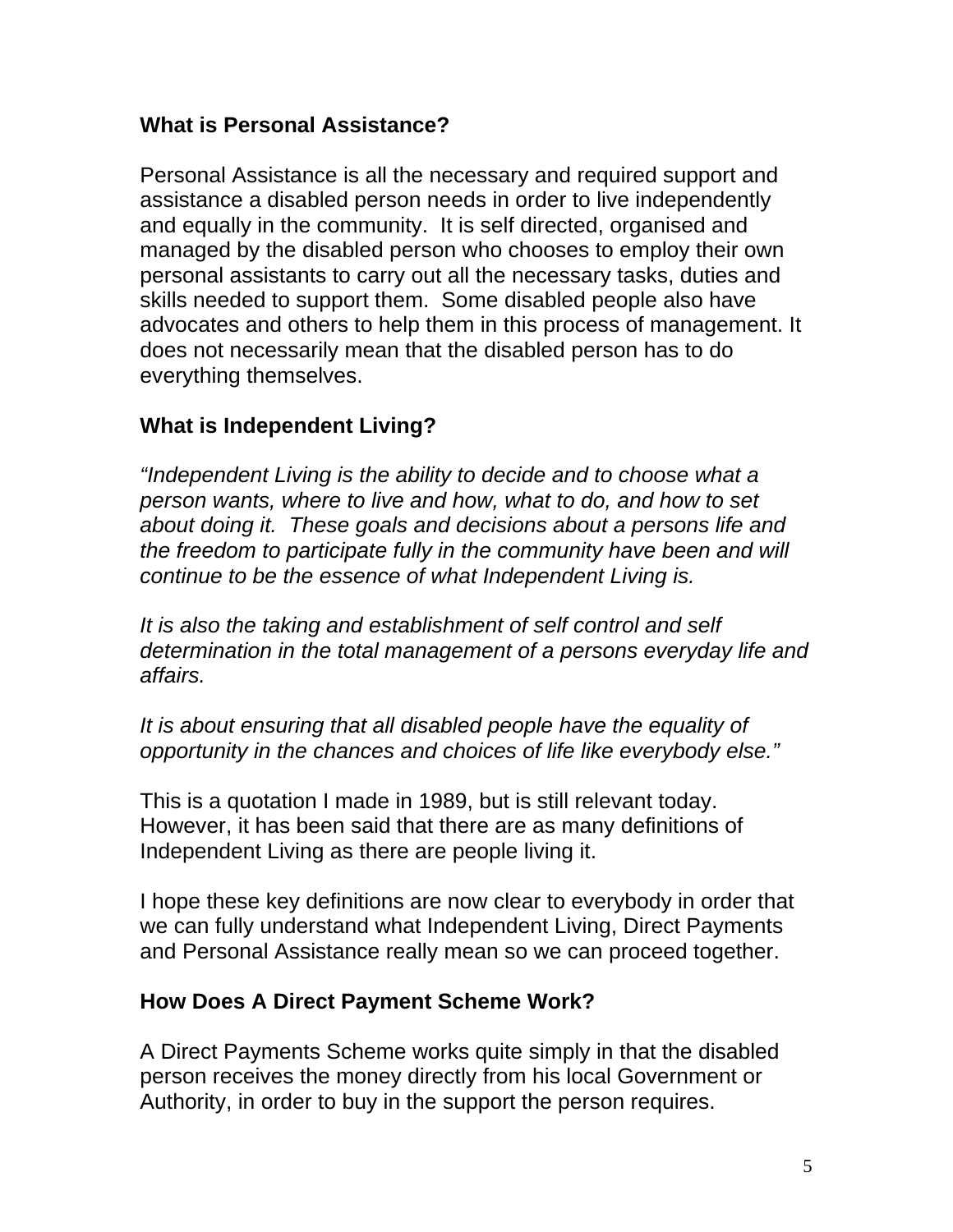Obviously the disabled person would initially need to go through what we call in the UK a "Community Care Assessment" which means that the disabled person would need to verify that they require this kind of support and scheme through an assessment process. The money will go into a bank account singularly for the purpose of managing this scheme. This way it can easily be monitored and reviewed by the Local Government. It is usually the procedure that a disabled person would be reviewed annually, and this might be more frequent in the earlier stages of running their own schemes.

One of the important principles of direct payments initiated by disabled people is that of self assessment so that they are well prepared for this process and situation. This is based on the fact that disabled people know what they need and know how best they want their support and assistance provided.

#### **Direct Payments developments**

Since the Direct Payments Act was implemented in April 1997 there has been a considerable increase in the users of Direct Payments in the UK. In a survey carried out in 1997 of all the local government authorities in the country amounting to 180, it found that about half of these governments were running Direct Payment schemes and almost all the other half said that they would do. Only 4 local government authorities in the country said that they would not run Direct Payment schemes. A recent survey carried out shows that the majority of these authorities are now all running Direct Payments schemes.

This clearly shows that the Direct Payments Act has had an enormous effect in the UK, in encouraging local government authorities to implement Direct Payment schemes. This has been particularly significant in those areas of the country, which never had them before. Before the Direct Payments Act came into force, there was a predominance of schemes in the South of England and the London area, but now this has spread to include the northern parts of the country and Wales. The NCIL (National Centre for Independent Living) has played an important role in this process in helping Local Authorities implement Direct Payments.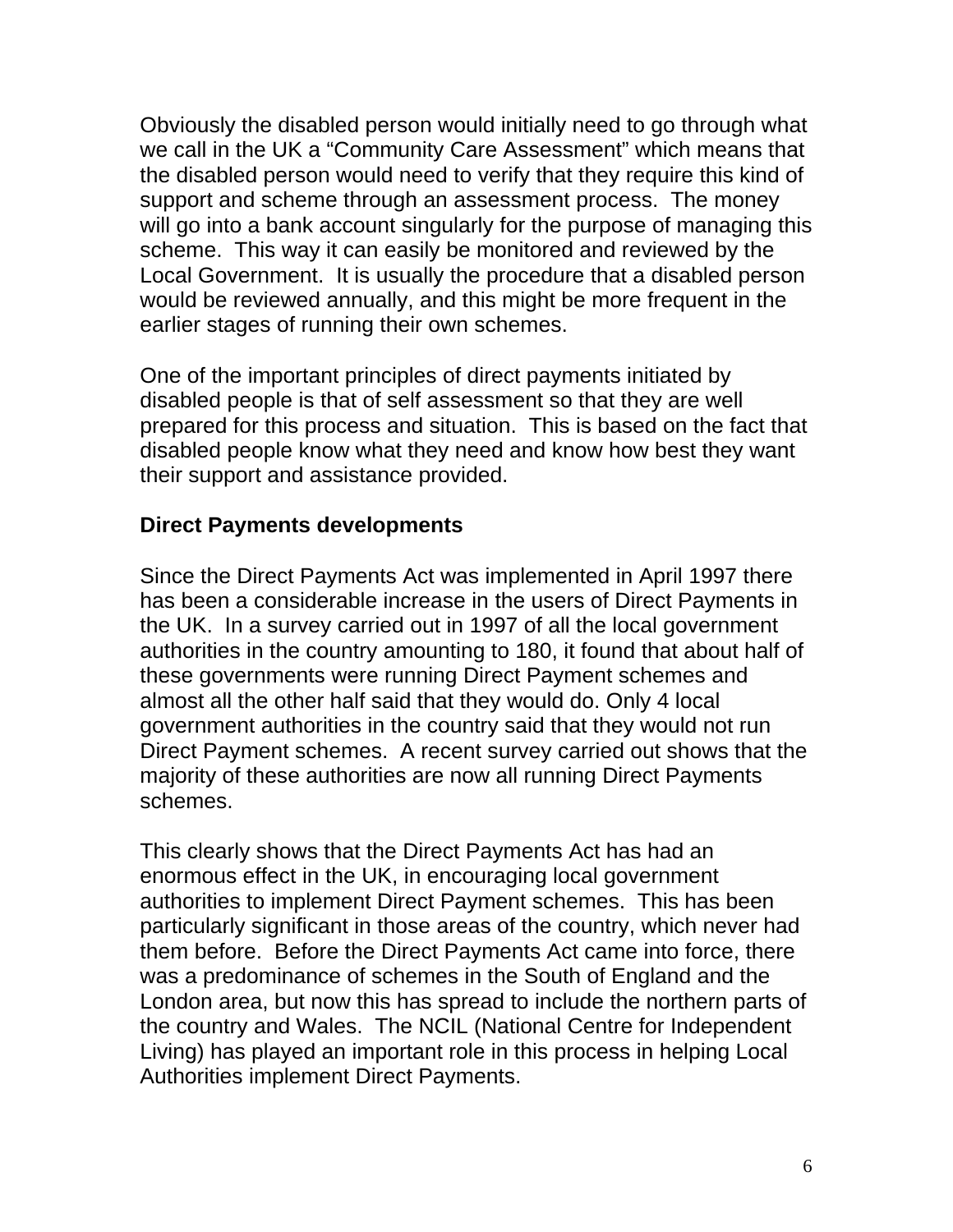The Government has also held great importance in expanding Direct Payments. I quote Stephen Ladyman again:

" *Direct payments really do change lives. Direct payments really do make a difference. These aren't just my views they are the views of people I've spoken to and corresponded with from all around the country.* 

*I'm not saying they are the only way to deliver services, I'm certainly not saying that top quality, well planned services can't be provided directly because they can. What I am saying is they can, for many people with care needs, put real power in their own hands and genuinely put people in control of their own lives, sometimes for the first time in their lives.* 

*These stories speak volumes and show us the power of direct payments. They are why I am passionate about wanting to expand their use.* 

*People have to be at the centre of their own care. People's personal ambitions, their desires and hopes and dreams, should be the centre of planning the support they need; in that way we liberate people, we transform lives, we make things possible that previously seemed impossible."* 

#### **What are the advantages?**

The main advantage is that the individual is in control of the situation and can organise their own support when it is needed, employ the people one wants and has flexibility in being able to do this. It means that users are not subject or dependent upon on receiving services at times when you do not need it and by people you are not happy with working for you.

It also means that you have the control so that if something goes wrong you are responsible for overcoming it. So, for example, if someone is not able to come to work, you are not left without anybody at all, you can arrange for an alternative by engaging somebody else who works for you to cover the difficulty.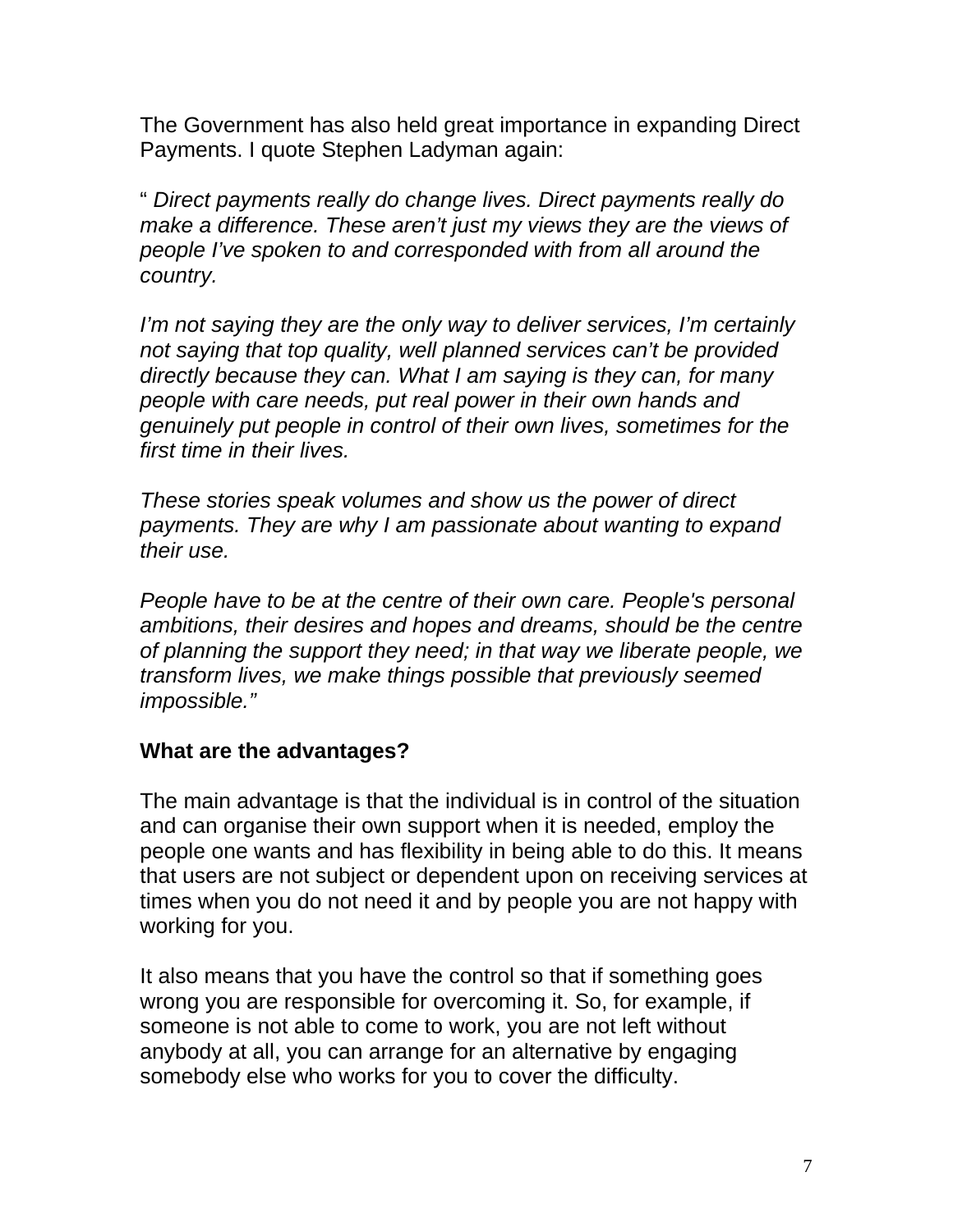The other advantage as well as providing more control and choice is that it allows for much more flexibility. This is one of the reasons why there is so much more user satisfaction experienced than through direct services provided by Social Services.

### **Positive Outcomes of Direct Payments**

It is said that Independent Living has as many definitions as there are people living independently. It is a very individual thing and Direct Payments clearly reflects this in the way that individuals express themselves running their own schemes. It is difficult to highlight all the positive outcomes, which Direct Payments have had on the lives of disabled people, because they are so varied and individualistic. However, I think it is important to identify the main ones.

- More choice and control
- More user satisfaction and flexibility
- Cost effective
- Healthier
- More freedom
- Self worth and self esteem
- Confidence building
- Enable disabled people to find work
- Help disabled students at university
- Experience as employers and running small businesses
- Improving the quality of life
- Enhancing ones social life
- Providing more personal opportunities

#### **The Future**

If countries are really going to commit themselves to developing Independent Living and Direct Payment projects in their attempt to overcome social exclusion, then they will seriously need to financially support these schemes. There needs to be a political will, and an economic investment and a significant social policy change. The consequential difference will go a long way in liberating disabled